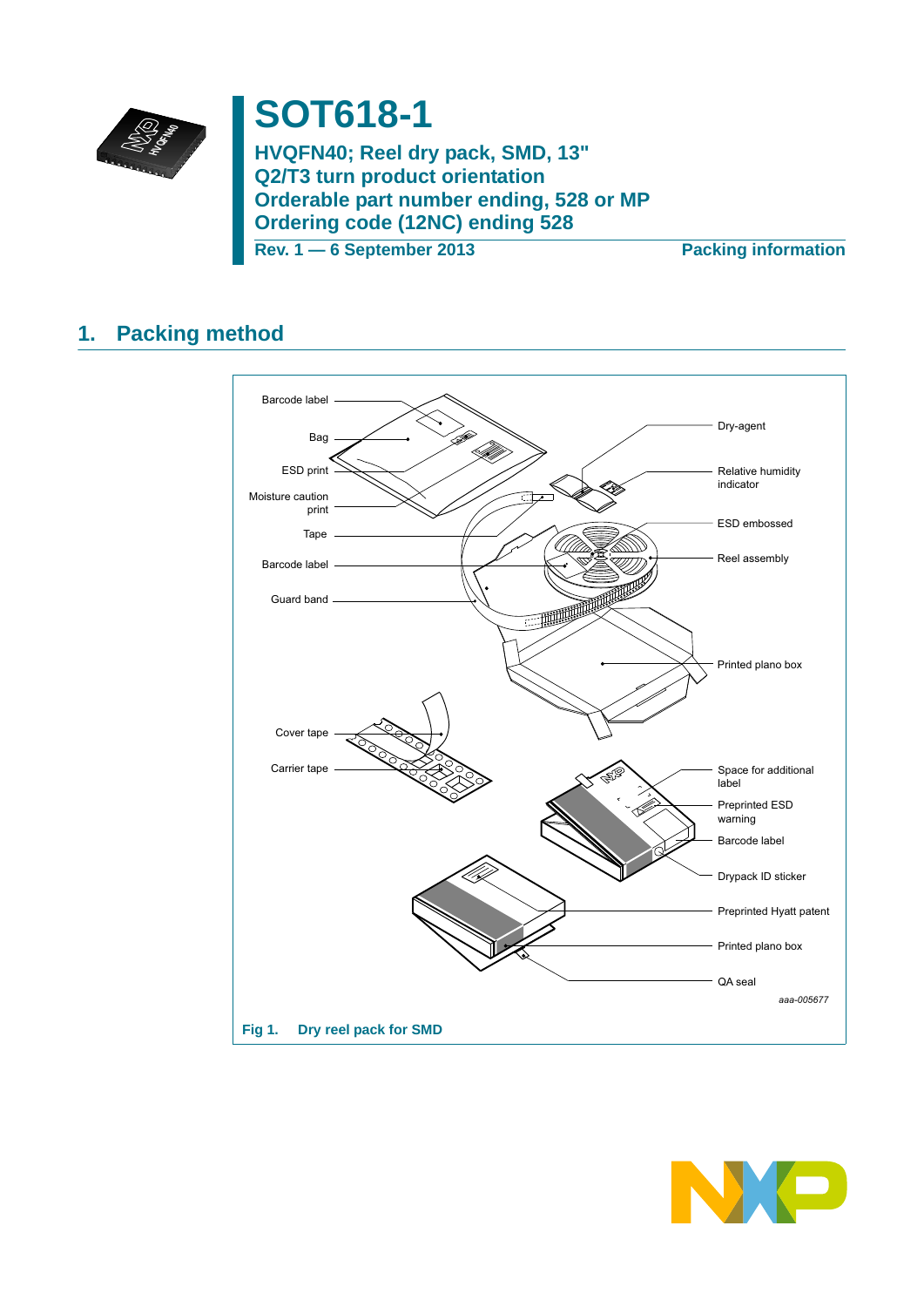## **NXP Semiconductors SOT618-1**

#### **HVQFN40; Reel dry pack, SMD, 13" Q2/T3 turned product orientation Orderable part number ending, 528 or MP Ordering code (12NC) ending 528**

| Table 1.                                        | <b>Dimensions and quantities</b> |                        |                         |                                                           |  |  |
|-------------------------------------------------|----------------------------------|------------------------|-------------------------|-----------------------------------------------------------|--|--|
| <b>Reel dimensions</b><br>$d \times w$ (mm) $1$ |                                  | <b>SPQ/PQ</b><br>(pcs) | <b>Reels</b><br>per box | <b>Outer box dimensions</b><br>$1 \times w \times h$ (mm) |  |  |
| $330 \times 16$                                 |                                  | 4000                   |                         | $339 \times 335 \times 43$                                |  |  |

<span id="page-1-0"></span> $[1]$  d = reel diameter; w = tape width.

## **2. Product orientation**



### **3. Carrier tape dimensions**



### **Table 2. Carrier tape dimensions**

*In accordance with IEC 60286-3.*

| $A_0$ (mm) | $B_0$ (mm) | $K_0$ (mm) | $T$ (mm) | $P_1$ (mm) | $W$ (mm) |
|------------|------------|------------|----------|------------|----------|
| 6.3        | 6.3        |            | $\sim$   |            | 16       |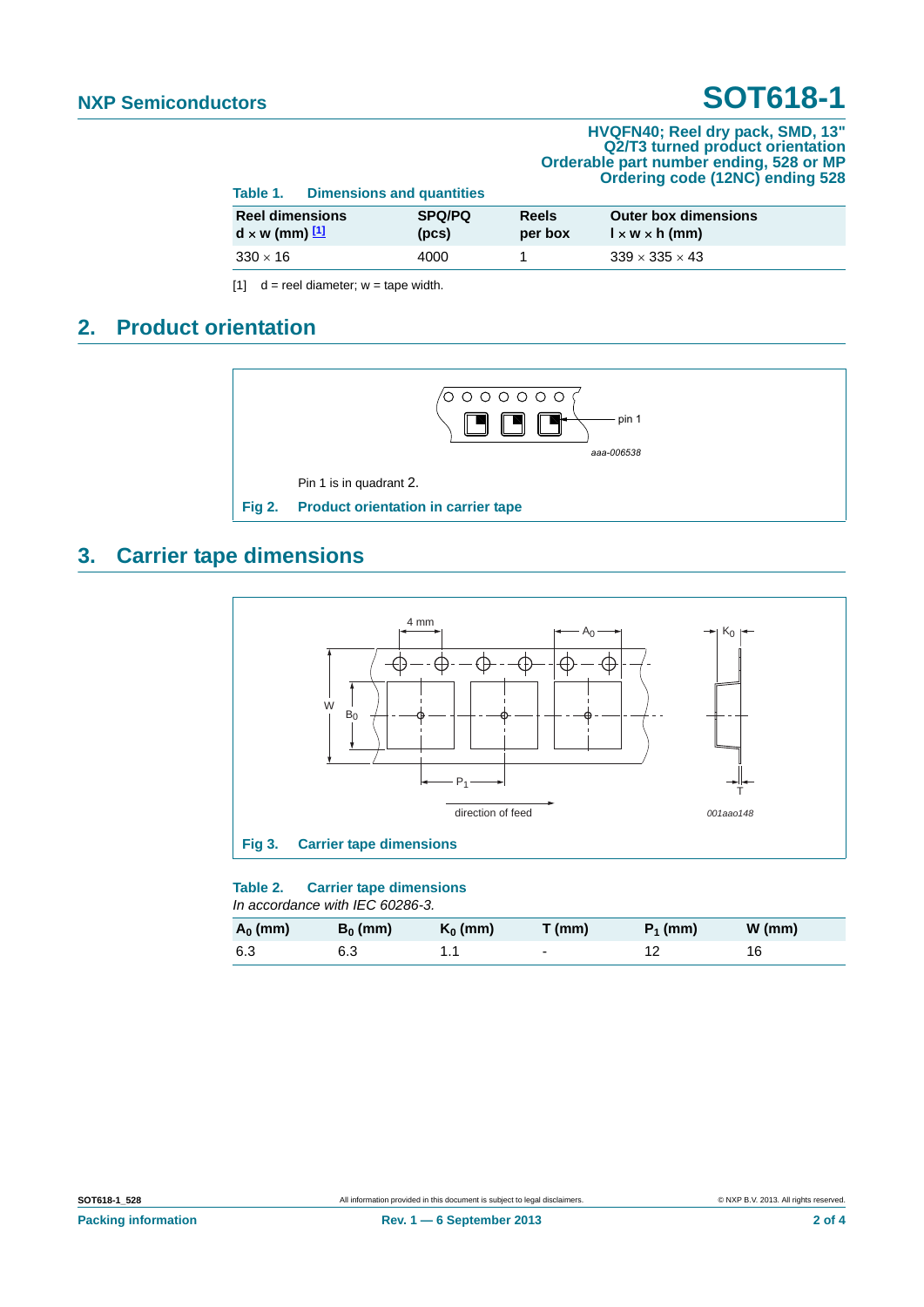## **NXP Semiconductors SOT618-1**

#### **HVQFN40; Reel dry pack, SMD, 13" Q2/T3 turned product orientation Orderable part number ending, 528 or MP Ordering code (12NC) ending 528**

## **4. Reel dimensions**



#### **Table 3. Reel dimensions** *In accordance with IEC 60286-3.*

| A [nom] | W <sub>2</sub> [max] | <b>B</b> [min] | $C$ [min] | $D$ [min] |
|---------|----------------------|----------------|-----------|-----------|
| (mm)    | (mm)                 | (mm)           | (mm)      | (mm)      |
| 330     | 18.4                 | 1.5            | 12.8      | 20.2      |